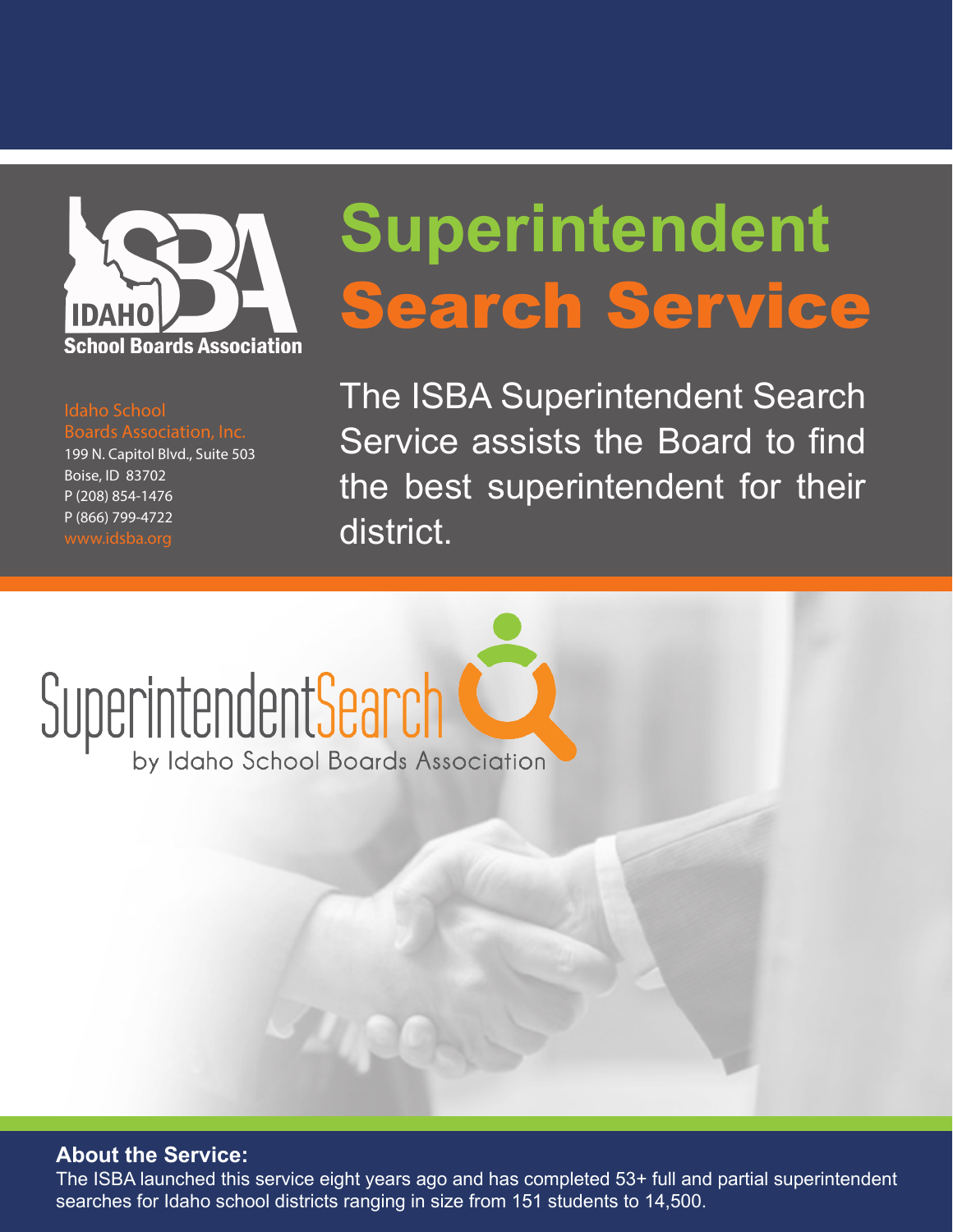### **ISBA's** role is to assist the Board in making the **best decision possible** for its District

#### **About ISBA:**

The ISBA is a non-profit, service organization providing various services to its association members. Founded in 1942, and representing more than 800 local school Board members throughout Idaho, ISBA strives to improve public education for all Idahoans through the continued development of community leaders.

The ISBA provides school Board members with the information, training, and support needed to serve their districts and charters. The ISBA works to develop highly trained and effective board/superintendent teams to help positively affect student achievement.

#### **About ISBA's Superintendent Search Service:**

The ISBA will be involved with the superintendent search to the extent the Board determines. Our service is designed to lead the Board through the selection process assisting in the recruitment, selection, and development of an educational leader who can multiply his or her talents to mobilize the teaching and learning forces within the district or charter educational community. Hiring a new superintendent is one of the most important decisions a Board will make! Our job is to facilitate the process, advise the Board, and professionally handle the numerous details involved in this important task. ISBA will ensure transparency and confidentiality throughout the process.

## **WHAT WE DO**

#### **1** Establish the search timeline:

Propose a timeline for the opening and search process that will attract the largest possible pool of candidates.

#### 2 Determine key qualifications:

- Review the district's mission, vision, and strategic plan.
- Work with the Board to determine the key qualifications and expectations for the next superintendent.

#### **Advertise the opening & recruit 3 candidates:**

- • Provide a variety of marketing methods to promote the opening around the country.
- • Develop an application form to retrieve the most-needed information as candidates apply.
- Develop a professionally-designed brochure that includes the details of the position, the District, and how to apply. This is mailed and emailed to potential candidates throughout surrounding states.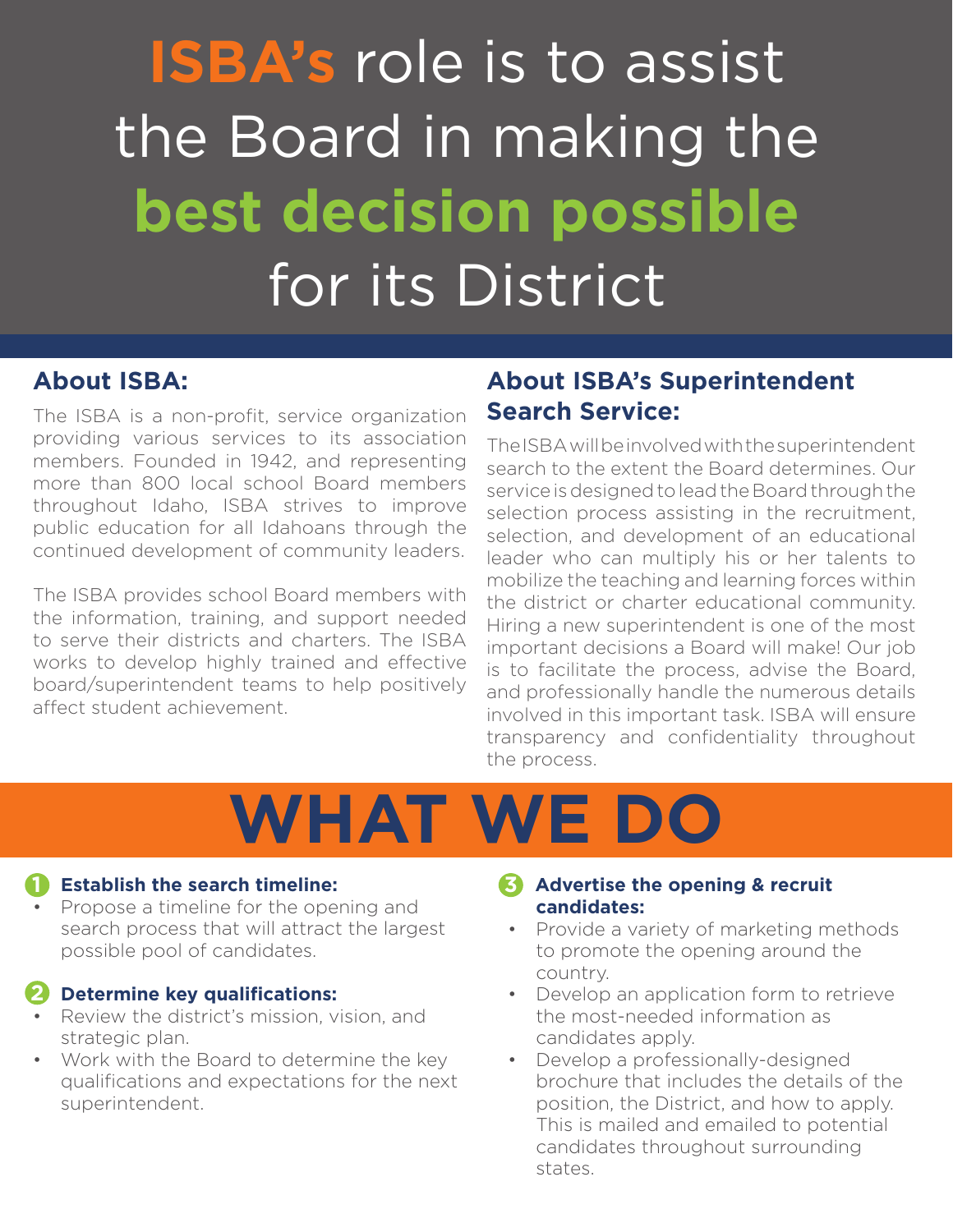- Post the vacancy and brochure on several websites.
- Post the information on ISBA's website Facebook page, LinkedIn, and other online sources.
- Share the information with education leadership departments at various universities.
- Share the information with the National School Boards Association's Superintendent Searchers group (NASS.)
- • Provide information and materials to interested candidates and field all incoming calls and correspondence.
- Maintain communication with all applicants.
- Maintain electronic application files.

#### **4** Review applications:

- Thoroughly review each application and compare it with the qualifications and expectations as determined by the Board.
- Conduct research on each applicant including credential verification, media search, etc.
- • ISBA will provide feedback to the Board regarding each applicant. As experts in the field, we have reviewed hundreds of applications and can identify certain areas of concern as well as positive things to note in application packets.

#### **5** Selection of Finalists:

- Assist the Board by providing information as they discuss the pros and cons of each candidate.
- Notify each candidate of their status with regards to the superintendent search.

#### **Conduct Reference Checks: 6**

- Once the Board selects candidates to move forward, ISBA will work with the Board on reference check protocol so the Board can conduct in-depth phone reference checks.
- Provide a list of questions and instructions so each Board member asks the same questions to each reference.

#### **Conduct Interviews: 7**

Schedule interviews with the selected finalists.

- • Assist the Board in determining interview questions based on selected criteria which may include, but not be limited to:
	- Board and stakeholder goals and expectations;
	- Strengths and weaknesses of the district; •
	- Challenges facing the district; and •
	- What the Board sees as most important, which could include experience, field of expertise, backgrounds in particular areas, such as finance, curriculum and instruction, community relations, staffing and evaluation, etc.
- • ISBA will be on site with the Board to ensure the interview process runs smoothly.
- Provide the Board with training on the interview process and what to expect.
- Provide the Board with responses to listen for during the interview process.

#### **Selection of Superintendent & 8 Contract Discussion:**

- If the Board chooses, we can be on-site as the Board discusses the qualities of each candidate and who is the best candidate for the district.
- Provide information regarding open meeting law and when to go in and out of executive session.
- Can assist the Board as they discuss contract terms with the selected candidate. We can provide salary information from similar-sized and neighboring districts.

#### **Other Assistance: 9**

- Provide the district with sample agendas including Idaho Code sections to use for discussions related the superintendent search.
- Can assist the district with a community forum.
- Can provide sample press releases for the district to use related to the superintendent search.